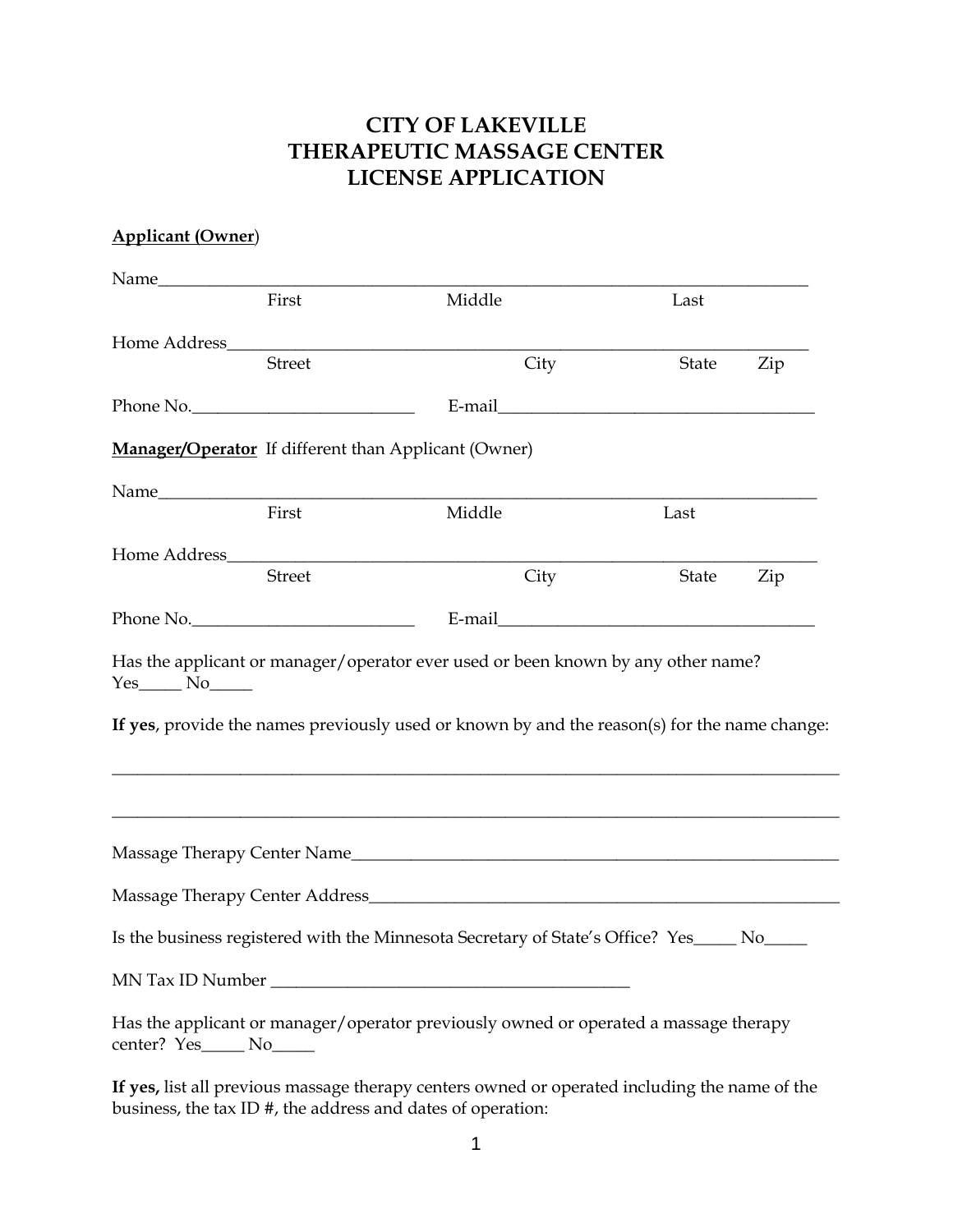| Name & Tax ID # | Address/City/State | <b>Dates of Operation</b> |  |
|-----------------|--------------------|---------------------------|--|
|                 |                    |                           |  |
|                 |                    |                           |  |
|                 |                    |                           |  |
|                 |                    |                           |  |

List the reasons for ending operations of any previously owned or operated massage therapy centers:

\_\_\_\_\_\_\_\_\_\_\_\_\_\_\_\_\_\_\_\_\_\_\_\_\_\_\_\_\_\_\_\_\_\_\_\_\_\_\_\_\_\_\_\_\_\_\_\_\_\_\_\_\_\_\_\_\_\_\_\_\_\_\_\_\_\_\_\_\_\_\_\_\_\_\_\_\_\_\_\_\_\_\_\_\_

\_\_\_\_\_\_\_\_\_\_\_\_\_\_\_\_\_\_\_\_\_\_\_\_\_\_\_\_\_\_\_\_\_\_\_\_\_\_\_\_\_\_\_\_\_\_\_\_\_\_\_\_\_\_\_\_\_\_\_\_\_\_\_\_\_\_\_\_\_\_\_\_\_\_\_\_\_\_\_\_\_\_\_\_\_

Has the applicant or manager/operator ever personally provided massage therapy services? Yes No

Does the applicant or manager/operator intend to provide massage therapy services at the Massage Therapy Center listed above?  $Yes$  No $\Box$ 

Has the applicant or manager/operator ever been licensed as a massage therapist in another municipality? Yes\_\_\_ No\_\_\_

| What city or cities: |
|----------------------|
|----------------------|

What year(s): \_\_\_\_\_\_\_\_\_\_\_\_\_\_\_\_\_\_\_\_\_\_\_\_\_\_\_\_\_\_\_\_\_\_\_\_\_\_\_\_\_\_\_\_\_\_\_\_\_\_\_\_\_\_\_\_\_\_\_\_\_\_\_\_\_\_\_\_\_\_\_\_

Has the applicant or manager/operator ever had a license denied, revoked or suspended? Yes\_\_ No\_\_\_ **If yes:** 

|                                                                                                                                                                                                                               | Type of license                                                                                                                                                          |
|-------------------------------------------------------------------------------------------------------------------------------------------------------------------------------------------------------------------------------|--------------------------------------------------------------------------------------------------------------------------------------------------------------------------|
|                                                                                                                                                                                                                               |                                                                                                                                                                          |
|                                                                                                                                                                                                                               | Has the applicant or manager/operator ever been convicted of any felony, crime, or violation of<br>any city ordinance other than traffic related? Yes____No_____ If yes: |
|                                                                                                                                                                                                                               |                                                                                                                                                                          |
| Charge entry and the contract of the contract of the contract of the contract of the contract of the contract of the contract of the contract of the contract of the contract of the contract of the contract of the contract |                                                                                                                                                                          |
|                                                                                                                                                                                                                               |                                                                                                                                                                          |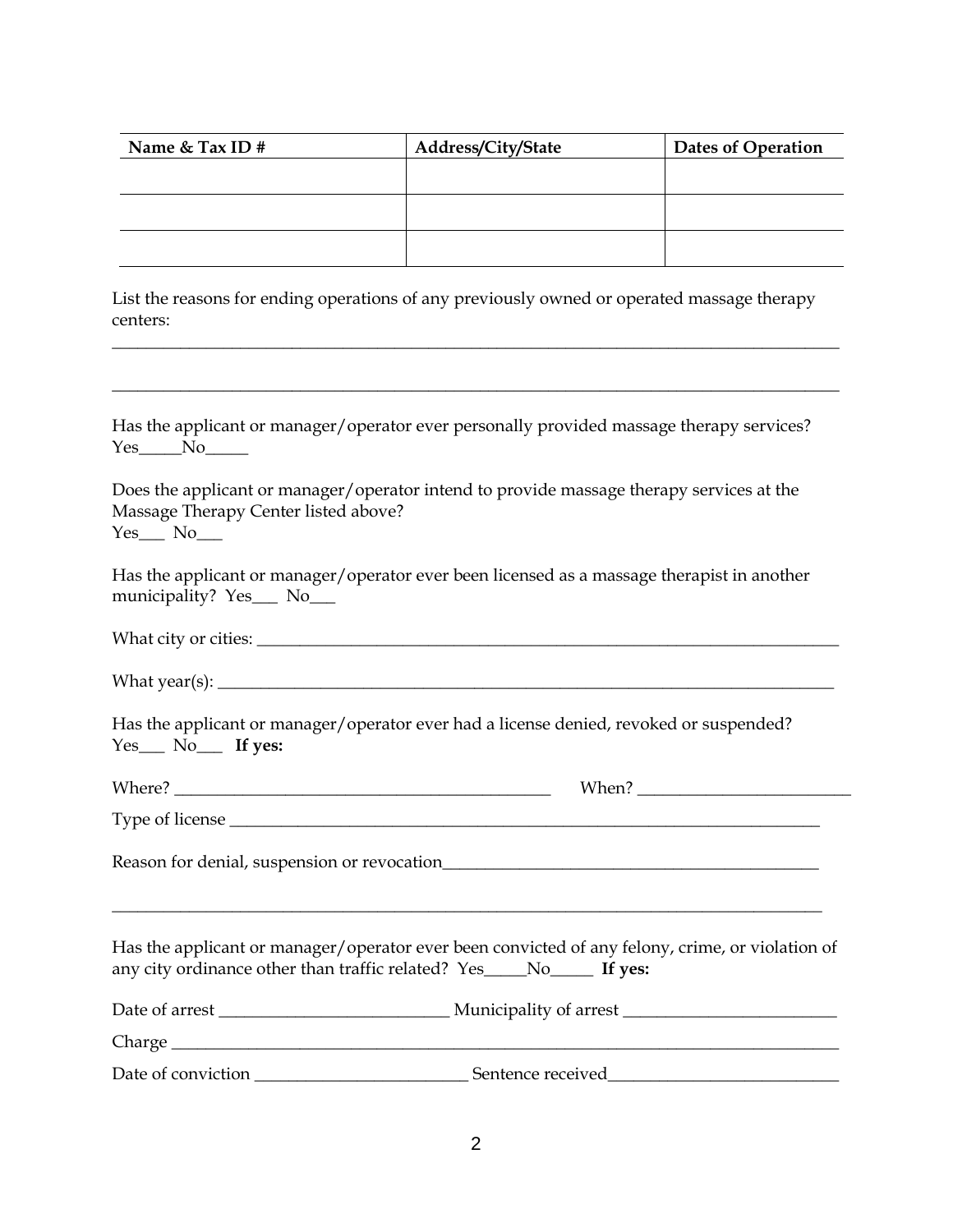| Has the applicant or manager/operator ever been committed for one of the following?                                                                                     |               |     |
|-------------------------------------------------------------------------------------------------------------------------------------------------------------------------|---------------|-----|
| Psychological problems________ Inebriation_________ Drug Use_________ Alcohol Use_______                                                                                |               |     |
| Other:                                                                                                                                                                  |               |     |
| List name, address and telephone number of two persons who are residents of Dakota County<br>who can attest to the character of the applicant and the manager/operator: |               |     |
|                                                                                                                                                                         | Telephone No. |     |
| Please provide the applicant's principal address for the last 10 years:                                                                                                 |               |     |
| <b>Street</b>                                                                                                                                                           | City, State   | Zip |
| <b>Street</b>                                                                                                                                                           | City, State   | Zip |
| <b>Street</b>                                                                                                                                                           | City, State   | Zip |
| Please provide the manager/operator's principal address for the last 10 years:                                                                                          |               |     |
| <b>Street</b>                                                                                                                                                           | City, State   | Zip |
| <b>Street</b>                                                                                                                                                           | City, State   | Zip |
| <b>Street</b>                                                                                                                                                           | City, State   | Zip |

Please carefully read the following. By signing below, you agree to and are bound by each item.

- I have received from the City of Lakeville a copy of the Therapeutic Massage Center Ordinance and will familiarize myself with its provisions.
- I understand that a criminal conviction will not bar me from obtaining a license unless the conviction is directly related to the occupation for which the license is sought and there is no showing of sufficient rehabilitation and present fitness to perform the duties of the occupation. I understand that failure to reveal a criminal conviction is falsification of the application and constitutes grounds for denial of the license.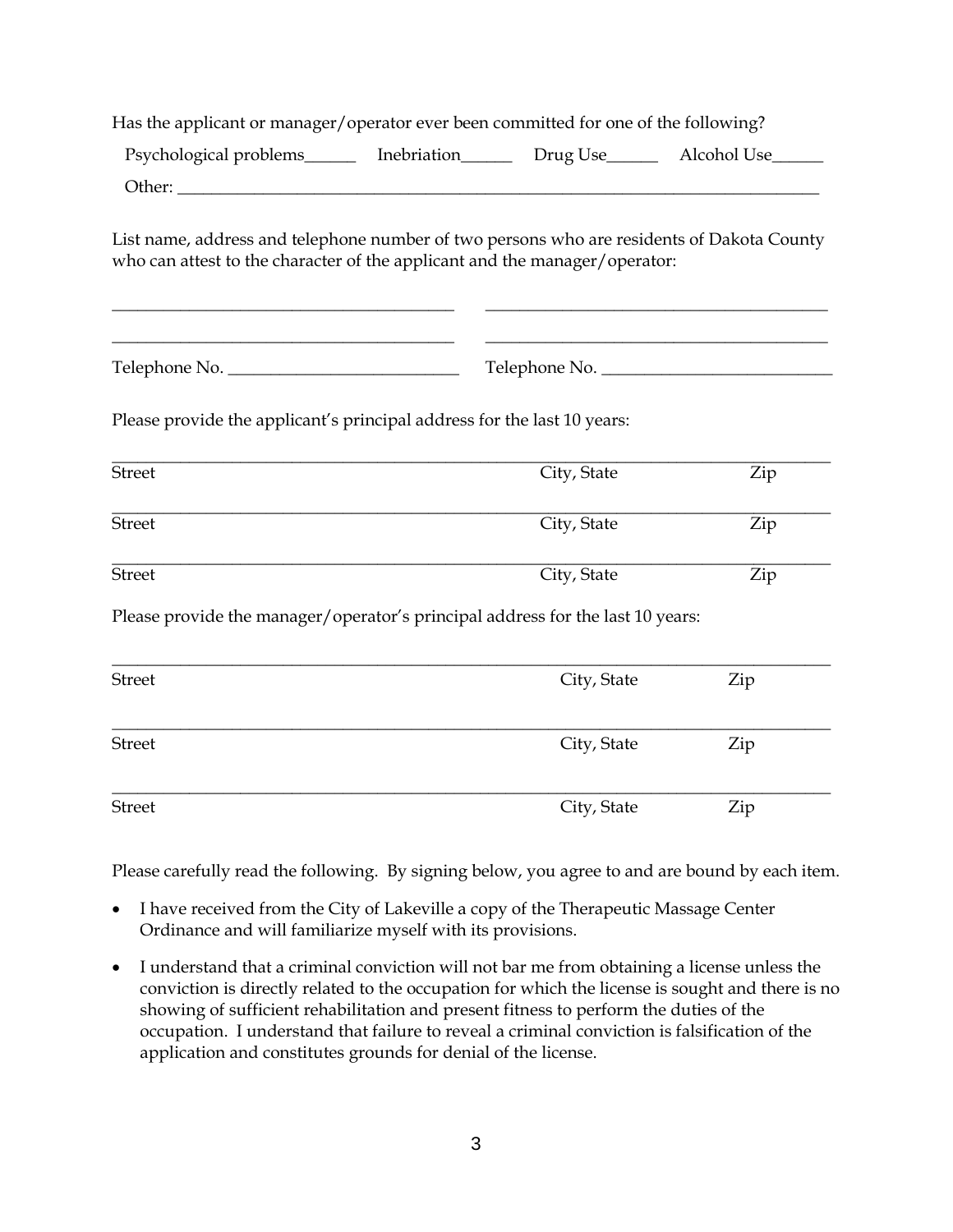• The information I have provided on this application is truthful. I authorize the City of Lakeville to investigate the information and contact persons/organizations named on this application.

Signature of Applicant \_\_\_\_\_\_\_\_\_\_\_\_\_\_\_\_\_\_\_\_\_\_\_\_\_\_\_\_\_\_\_\_\_\_\_\_\_\_\_\_\_\_\_\_\_\_\_\_\_\_\_

Subscribed and sworn to before me on this \_\_\_\_\_\_\_ day of \_\_\_\_\_\_\_\_\_\_\_\_\_\_\_\_\_, 20\_\_\_\_\_

Notary Public\_\_\_\_\_\_\_\_\_\_\_\_\_\_\_\_\_\_\_\_\_\_\_\_\_\_\_\_\_\_\_\_\_\_

#### **All licenses expire on December 31.**

**Submit the following items along with this application:** *(These items will not be returned to the applicant)*

- 1. A copy of your photo ID
- 2. Documentation of any name change, if applicable
- 3. A list of the massage therapists that will be working at this location (please include their home address)
- 4. Documentation establishing your interest in the premises on which the business will be located, i.e. lease, deed, contract for deed, etc.
- 5. License fee \$150/Investigation fee \$150 (**\$300 Total)**

*Return completed application, along with attachments, to the City Clerk's office at City Hall, 20195 Holyoke Avenue, between the hours of 8:00 a.m. and 4:30 p.m., Monday through Friday. Phone 952-985-4404*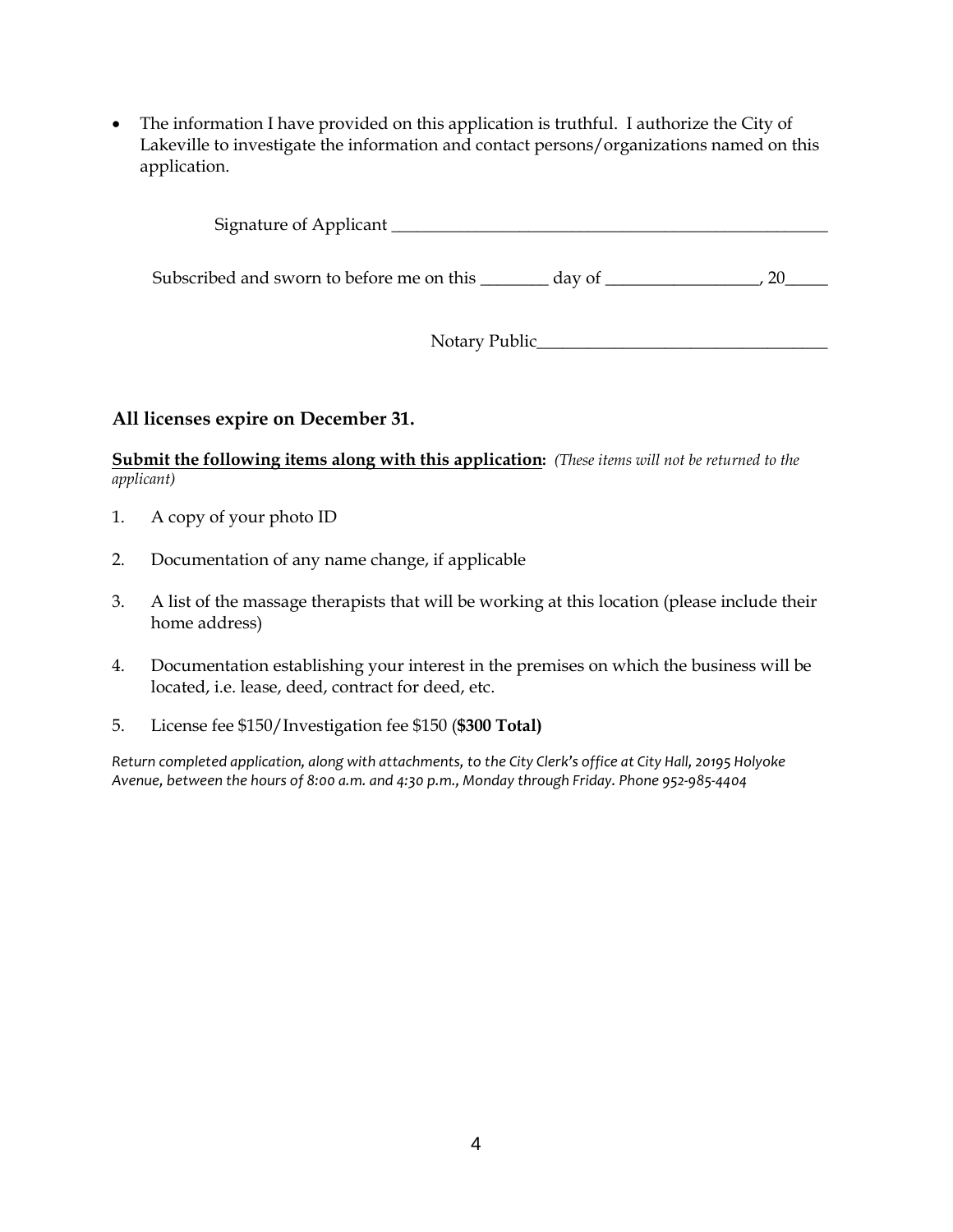# CITY OF LAKEVILLE 20195 Holyoke Avenue, Lakeville, MN 55044

# **CONSENT FOR RELEASE OF INFORMATION APPLICANT (OWNER)**

THIS WARNING IS PURSUANT TO MINNESOTA STATUTE 13.04, SUBDIVISION 2.

- 1. The information that you are requested to provide the Lakeville Police Department concerning your application for a massage therapy license will be used in determining whether you will be approved.
- 2. You are required by ordinance to supply the requested information. If you do not supply the requested information, your application could be denied on that basis.
- 3. Any incorrect information you give us could be the basis for denying your application or, if approved, its subsequent revocation.
- 4. The information you provide may be released to the Lakeville City Council, the Lakeville City Administrator, other City employees, and to third parties, including the owner of the establishment for which the license is sought.

### **I DECLARE THAT THE INFORMATION I HAVE PROVIDED IS TRUTHFUL, AND I AUTHORIZE THE CITY OF LAKEVILLE AND THE LAKEVILLE POLICE DEPARTMENT TO INVESTIGATE THE INFORMATION AND CONTACT THE PERSON NAMED THEREIN.**

| PRINT FULL NAME:_ |        |                |         |          |
|-------------------|--------|----------------|---------|----------|
|                   | (last) |                | (first) | (middle) |
|                   |        |                |         |          |
|                   |        | DATE OF BIRTH: |         |          |
|                   |        |                |         |          |
|                   |        |                |         |          |
|                   |        |                |         |          |
|                   |        | (signature)    |         |          |
|                   |        |                |         |          |

(date)

 $\overline{\phantom{a}}$  , and the set of the set of the set of the set of the set of the set of the set of the set of the set of the set of the set of the set of the set of the set of the set of the set of the set of the set of the s